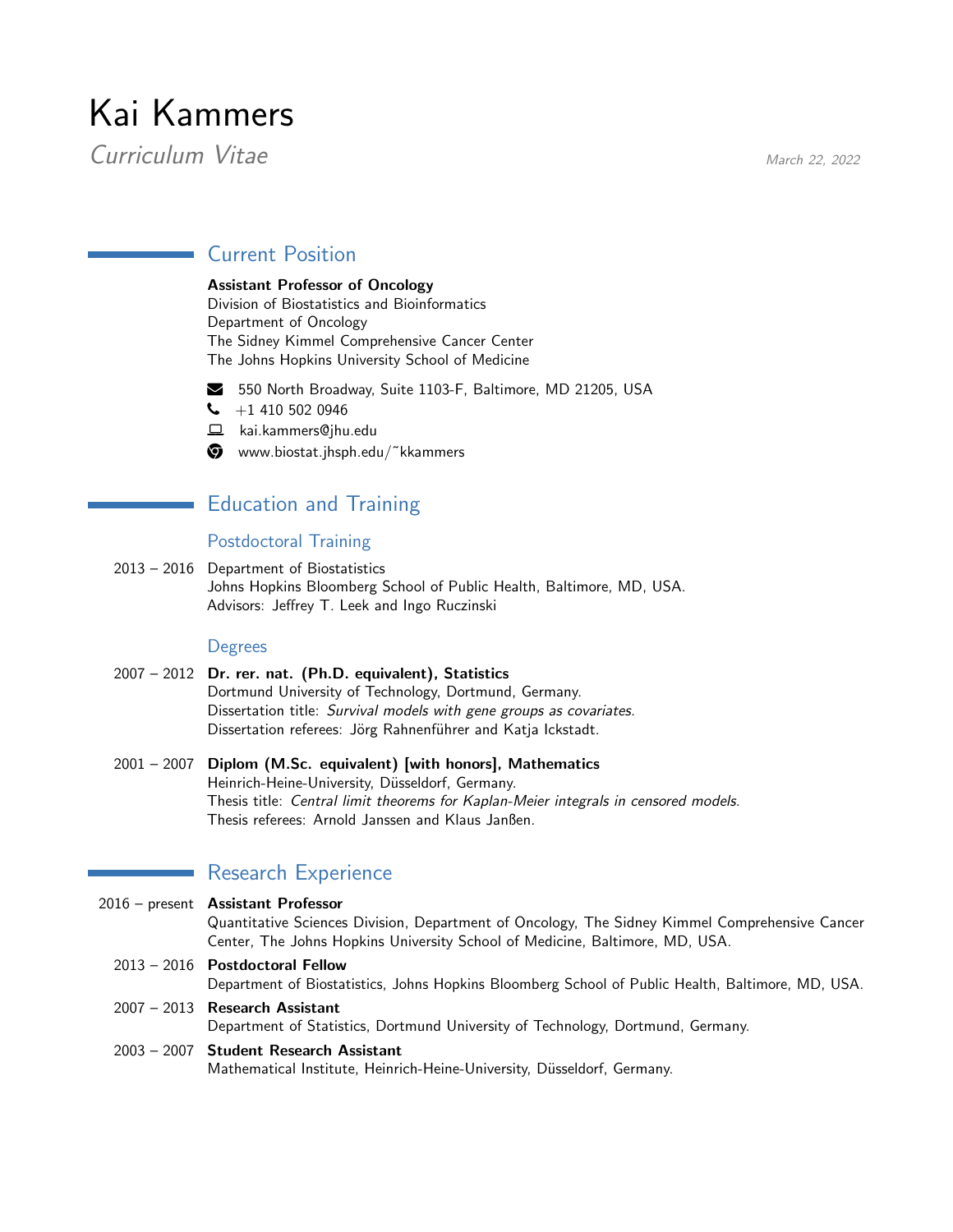## Awards and Research Support

- 2016 Poster Award [1st place, Postdoctoral Fellows], 2016 Genetics Research Day of the Maryland-Genetics, Epidemiology, Medicine Training Program (MD-GEM), Baltimore, MD, USA.
- 2015 Travel Award, Symposium on Advances in Genomics, Epidemiology, and Statistics (SAGES), Philadelphia, PA, USA.
- 2013 2015 Postdoctoral research fellowship, Johns Hopkins Bloomberg School of Public Health, Baltimore, MD, USA; funded by the German Research Foundation (DFG).
- 2012 2013 Postdoctoral research fellowship within the research training group (Graduiertenkolleg) 'Statistical Modelling' at Dortmund University of Technology, Germany; funded by the DFG.

## **Publications**

## Submitted Manuscripts

- 2. Grant-McAuley W, Laeyendecker O, Monaco DR, Chen A, Hudelson SE, Klock E, Brookmeyer R, Morrison D, Piwowar-Manning E, Morrison CS, Hayes R, Ayles H, Bock P, Kosloff B, Shanaube K, Mandla N, van Deventer A, Ruczinski I, Kammers K, Larman HB, Eshleman SH. Evaluation of multiassay algorithms for cross-sectional HIV incidence estimation in settings with universal antiretroviral treatment. PLOS ONE.
- 1. Guo Y, Messner F, Beck SE, Iglesias M, Schwelberger H, Zhang Y, Kammers K, Chol Oh B, Greene ED, Brandacher G, Brockbank KGM. Gluconate-Lactobionate-Dextran perfusion solutions attenuate ischemic injury and improve function in a murine cardiac transplant model. Journal of Heart and Lung Transplantation.

#### Peer-Reviewed Articles

- 42. Ngwa JS, Yanek LR, Kammers K, Kanchan K, Taub MA, Scharpf RB, Faraday N, Becker LC, Mathias RA, Ruczinski I. Inverting the model of genomics data sharing with the NHGRI Genomic Data Science Analysis, Visualization, and Informatics Lab-space. Genet Epidemiol. 2022 Mar 21;2(1):100085. doi: doi: 10.1002/gepi.22448. Epub ahead of print [\[ PMID: 35312098 \]](https://www.ncbi.nlm.nih.gov/pubmed/35312098)
- 41. Schatz MC, Philippakis AA, Afgan E, Banks E, Carey VJ, Carroll RJ, Culotti A, Ellrott K, Goecks J, Grossman RL, Hall IM, Hansen KD, Lawson J, Leek JT, O'Donnell Luria A, Mosher S, Morgan M, Nekrutenko A, O'Connor BD, Osborn K, Paten B, Patterson C, Tan FJ, Taylor CO, Vessio J, Waldron L, Wang T, Wuichet K, AnVIL Team (with Kammers K as a member of AnVIL Team). Inverting the model of genomics data sharing with the NHGRI Genomic Data Science Analysis, Visualization, and Informatics Lab-space. Cell Genom. 2022 Jan 12;2(1):100085. doi: 10.1016/j.xgen.2021.100085. Epub 2022 Jan 13. [\[ PMID: 35199087 \]](https://www.ncbi.nlm.nih.gov/pubmed/35199087)
- 40. Monaco DR, Kottapalli SV, Breitwieser FP, Anderson DE, Wijaya L, Tan K, Chia WN, Kammers K, Caturegli P, Waugh K, Roederer M, Petri M, Goldman DW, Rewers M, Wang LF, Larman HB. Deconvoluting virome-wide antibody epitope reactivity profiles. EBioMedicine. 2022 Jan 01;75:103747. doi: 10.1016/j.ebiom.2021.103747. Epub 2021 Dec 16. [\[ PMID: 34922324 \]](https://www.ncbi.nlm.nih.gov/pubmed/34922324)
- 39. Haussmann J, Matuschek C, Boelke E, Tamaskovics B, Corradini S, Wessalowski R, Maas K, Schmidt L, Orth K, Peiper M, Keitel V, Feldt T, Jensen BO, Luedde T, Fischer J, Knoefel WT, Ashmawy H, Pedotoa A, Kammers K, Budach W. Comparison of Different Systemic Therapeutic Regimes in Resectable Soft-Tissue Sarcoma-Results of a Network Meta-Analysis. Cancers (Basel). 2021 Nov 11;713(22):5631. doi: 10.3390/cancers13225631. [\[ PMID: 34830786 \]](https://www.ncbi.nlm.nih.gov/pubmed/34830786)
- 38. McGuire MR, Mukhopadhyay D, Myers SL, Mosher EP, Brookheart RT, Kammers K, Sehgal A, Selen ES, Wolfgang MJ, Bumpus NN, Espenshade PJ. Progesterone receptor membrane component 1 (PGRMC1) binds and stabilizes cytochromes P450 through a heme-independent mechanism. J Biol Chem. 2021 Nov;297(5):101316. doi: 10.1016/j.jbc.2021.101316. Epub 2021 Oct 20. [\[ PMID: 34678314 \]](https://www.ncbi.nlm.nih.gov/pubmed/34678314)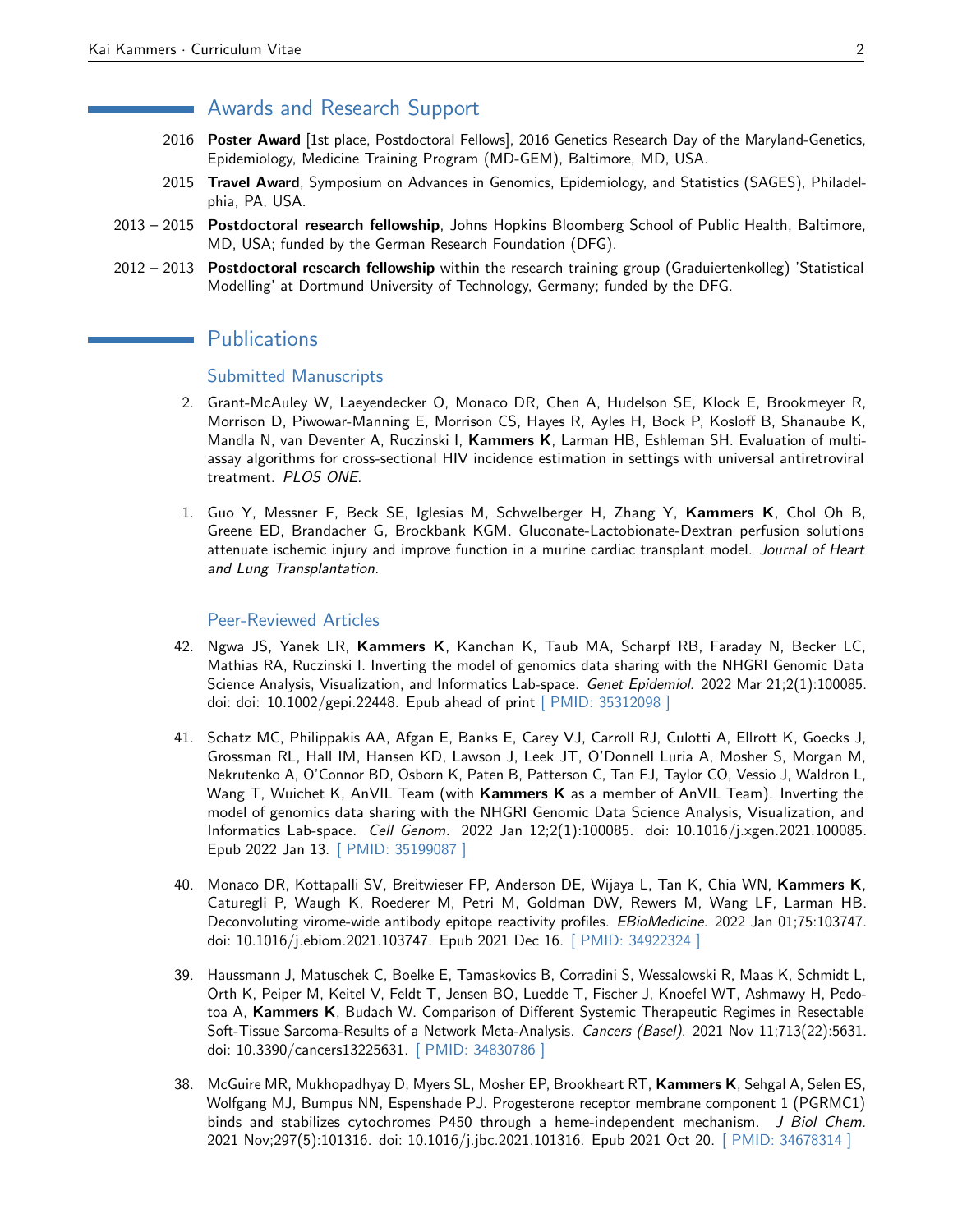- 37. Kammers K, Chen A, Monaco DR, Hudelson SE, Grant-McAuley W, Moore RD, Alter G, Deeks SG, Morrison CS, Eller LA, Blankson JN, Laeyendecker O, Ruczinski I, Eshleman SH, Larman HB. HIV Antibody Profiles in HIV Controllers and Persons With Treatment-Induced Viral Suppression. Frontiers in Immunology. 2021 Aug 26;12:740395. doi: 10.3389/fimmu.2021.740395. [\[ PMID: 34512672 \]](https://www.ncbi.nlm.nih.gov/pubmed/34512672)
- 36. Haussmann J, Budach W, Strnad V, Corradini S, Krug D, Schmidt L, Tamaskovics B, Boelke E, Simiantonakis I, Kammers K, Matuschek C. Comparing Local and Systemic Control between Partialand Whole-Breast Radiotherapy in Low-Risk Breast Cancer - A Meta-Analysis of Randomized Trials. Cancers. 2021 Jun 13;13(12):2967. doi: 10.3390/cancers13122967. [\[ PMID: 34199281 \]](https://www.ncbi.nlm.nih.gov/pubmed/34199281)
- 35. Keramati AR, Chen M-H, Rodriguez BAT, Yanek LR, Gaynor BJ, Ryan K, Brody JA, Zhong X, Wei Q, NHLBI Trans-Omics for Precision (TOPMed) Consortium, NHLBI TOPMed Hematology and Hemostasis Working Group, Kammers K, Kanchan K, Iyer K, Kowalski MH, Pitsillides AN, Cupples LA, Li B, Schlaeger TM, Shuldiner AR, O'Connell JR, Ruczinski I, Mitchell BD, Faraday N, Taub MA, Becker LC, Lewis JP, Mathias RA, Johnson AD. Genome sequencing unveils a regulatory landscape of platelet reactivity. Nature Communications. 2021 Jun 15;12(1):3626. doi: 10.1038/s41467-021-23470-9. [\[ PMID: 34131117 \]](https://www.ncbi.nlm.nih.gov/pubmed/34131117)
- 34. Kammers K, Taub MA, Mathias RA, Yanek LR, Kanchan K, Venkatraman V, Sundararaman N, Martin J, Liu S, Hoyle D, Raedschelders K, Holewinski R, Parker S, Dardov V, Faraday N, Becker DM, Cheng L, Wang ZZ, Leek JT, Van Eyk JE, Becker LC. Gene and protein expression in human megakaryocytes derived from induced pluripotent stem cells. Journal of Thrombosis and Haemostasis. 2021 Jul.19(7):1783-1799. doi: 10.1111/jth.15334. Epub 2021 May 6. [\[ PMID: 33829634 \]](https://www.ncbi.nlm.nih.gov/pubmed/33829634)

This article is highlighted in the journal by: Abbonante V, Di Buduo CA, Balduini A. iPSC diversity: A key for better use and improved targeting. Journal of Thrombosis and Haemostasis. 2021 Jul;19(7):1641- 1643. doi: 10.1111/jth.15328. [\[ PMID: 34176219 \]](https://www.ncbi.nlm.nih.gov/pubmed/34176219)

- 33. Chen A, Laeyendecker O, Eshleman SH, Monaco D, Kammers K, Larman HB, Ruczinski I. A Top Scoring Pairs Classifier for Recent HIV Infections. Statistics in Medicine. 2021 May 20;40(11):2604-2612. doi: 10.1002/sim.8920. [\[ PMID: 33660319 \]](https://www.ncbi.nlm.nih.gov/pubmed/33660319)
- 32. Kammers K\*, Taub MA\*, Rodriguez B, Yanek LR, Ruczinski I, Martin J, Kanchan K, Battle A, Cheng L, Wang ZZ, Johnson AD, Leek JT, Faraday N, Becker L, Mathias RA. Transcriptional profile of platelets and iPSC-derived megakaryocytes from whole genome and RNA sequencing. Blood. 2021;137(7):959-968. Published 2021 Feb 19. doi: 10.1182/blood.2020006115. [\[ PMID: 33094331 \]](https://www.ncbi.nlm.nih.gov/pubmed/33094331) (\*contributed equally)

This article is highlighted in the journal by: Middleton EA and Rowley JW. eQTLs in platelets and iPSCmegakaryocytes. Blood. 2021;137(7):869-870. Published 2021 Feb 19. doi: 10.1182/blood.2020009461. [\[ PMID: 33599763 \]](https://www.ncbi.nlm.nih.gov/pubmed/33599763)

- 31. Haussmann J, Budach W, Corradini S, Krug D, Tamaskovics B, Boelke E, Djiepmo-Njanang FJ, Simiantonakis I, Kammers K, Matuschek C. No Difference in Overall Survival and Non-Breast Cancer Deaths after Partial Breast Radiotherapy Compared to Whole Breast Radiotherapy-A Meta-Analysis of Randomized Trials. Cancers 2020;12(8):2309. Published 2020 Aug 17. doi: 10.3390/cancers12082309. [\[ PMID: 32824414 \]](https://www.ncbi.nlm.nih.gov/pubmed/32824414)
- 30. Haussmann J, Nestle-Kraemling C, Boelke E, Wollandt S, Speer V, Djiepmo-Njanang FJ, Tamaskovics B, Gerber PA, Ort K, Ruckhaeberle E, Fehm T, Corradini S, Lammering G, Mohrmann S, Audretsch W, Maas K, Roth S, Kammers K, Budach W, Matuschek C. Long-term Quality of Life After Preoperative Radiochemotherapy in Patients With Localized and Locally Advanced Breast Cancer. Strahlenther Onkol. 2020;196(4):386-397. Published 2020 Jan 9. doi: 10.1007/s00066-019-01557-z. [\[ PMID: 31919547 \]](https://www.ncbi.nlm.nih.gov/pubmed/31919547)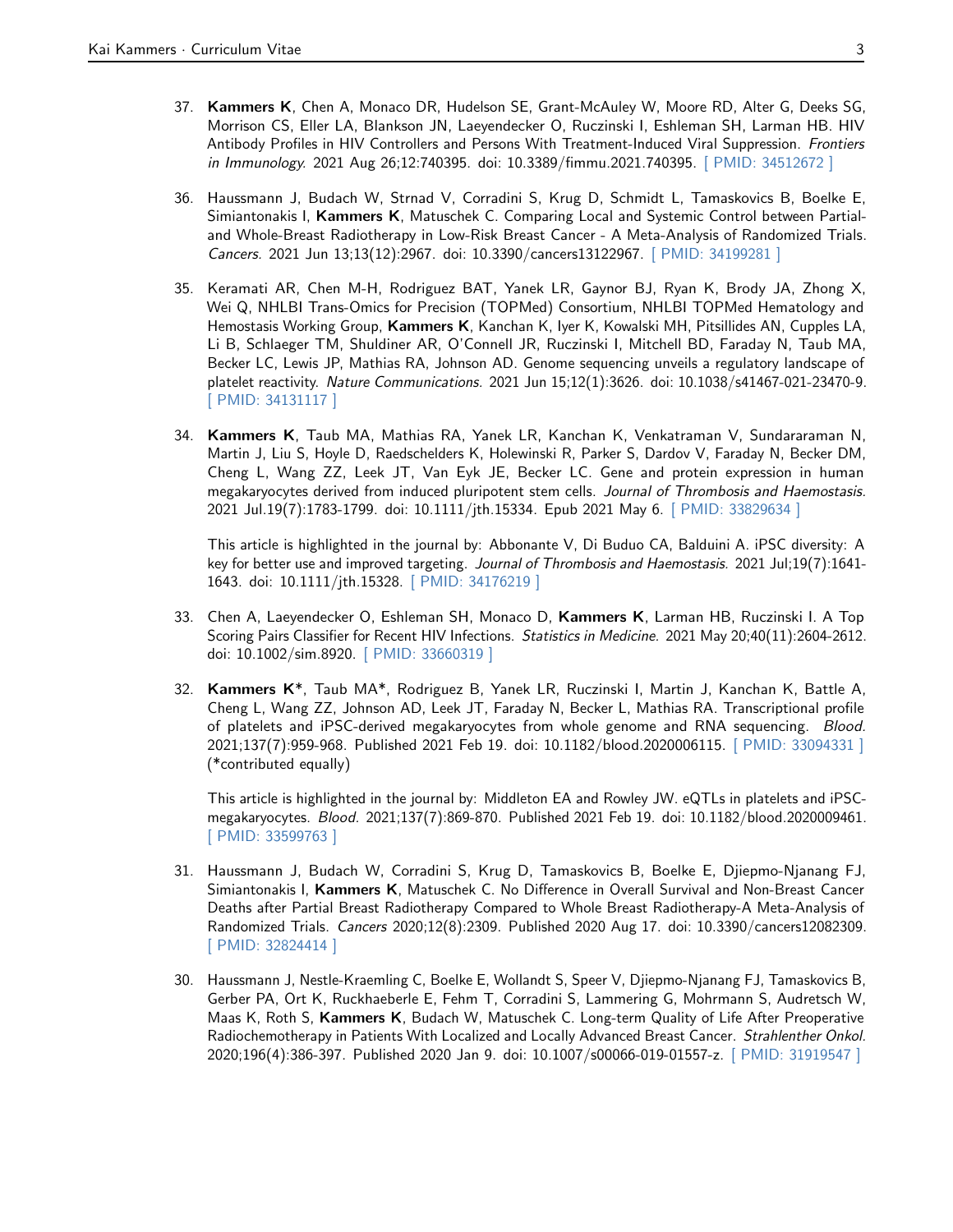- 29. Haussmann J, Tamaskovics B, Boelke E, Djiepmo-Njanang FJ, Kammers K, Corradini S, Hautmann M, Ghadjar P, Maas K, Schuler PJ, Hoffmann TK, Lammering G, Budach W, Matuschek C. Addition of chemotherapy to hyperfractionated radiotherapy in advanced head and neck cancer-a meta-analysis. Strahlenther Onkol. 2019;195(12):1041-1049. Published 2019 Oct 4. doi:10.1007/s00066-019-01511-z. [\[ PMID: 31586229 \]](https://www.ncbi.nlm.nih.gov/pubmed/31586229)
- 28. Haussmann J, Budach W, Tamaskovics B, Boelke E, Corradini S, Djiepmo-Njanang FJ, Kammers K, Matuschek C. Which target volume should be considered when irradiating the regional nodes in breast cancer? Results of a network-meta-analysis. Radiation Oncology. 2019;14(1):102. Published 2019 Jun 11. doi: 10.1186/s13014-019-1280-6. [\[ PMID: 31186015 \]](https://www.ncbi.nlm.nih.gov/pubmed/31186015)
- 27. Matuschek C, Nestle-Kraemling C, Haussmann J, Boelke E, Wollandt S, Speer V, Djiepmo Njanang FJ, Tamaskovics B, Gerber PA, Orth K, Ruckhaeberle E, Fehm T, Corradini S, Lammering G, Mohrmann S, Audretsch W, Roth S, Kammers K, Budach W. Long-term cosmetic outcome after preoperative radio-/chemotherapy in locally advanced breast cancer patients. Strahlenther Onkol. 2019;195(7):615-628. Published 2019 May 17. doi: 10.1007/s00066-019-01473-2. [\[ PMID: 31101954 \]](https://www.ncbi.nlm.nih.gov/pubmed/31101954)
- 26. Eshleman SH, Laeyendecker O, Kammers K, Chen A, Sivay MV, Kottapalli S, Sie BM, Yuan Y, Monaco DR, Mohan D, Wansley D, Kula T, Morrison C, Elledge SJ, Brookmeyer R, Ruczinski I, and Larman HB. Comprehensive profiling of HIV antibody evolution. Cell Rep. 2019;27(5):1422-1433.e4. Published 2019 Apr 30. doi: 0.1016/j.celrep.2019.03.097. [\[ PMID: 31042470 \]](https://www.ncbi.nlm.nih.gov/pubmed/31042470)
- 25. Matuschek C, Haussmann J, Boelke E, Tamskovics B, Gripp S, Djiepmo FN, Orth K, Pieper M, Gerber PA, Anooshahr B, Kammers K, Budach W. Adjuvant Chemoradiotherapy vs Chemotherapy Alone in Gastric Cancer: A Meta-analysis and Review of Literature. Strahlenther Onkol.2019;195(8):695- 706. Published 2019 Feb 22. doi: 10.1007/s00066-019-01431-y. [\[ PMID: 30796495 \]](https://www.ncbi.nlm.nih.gov/pubmed/30796495)
- 24. Matuschek C, Haussmann J, Boelke E, Gripp S, Schuler P, Tamskovics B, Gerber PA, Djiepmo F, Kammers K, Plettenberg C, Anooshahr B, Orth K, Budach W. Accelerated vs. conventionally fractionated adjuvant radiotherapy in high-risk head and neck cancer: a meta-analysis. Radiat Oncol. 2018;13(1):195. Published 2018 Oct 4. doi:10.1186/s13014-018-1133-8. [\[ PMID: 30286777 \]](https://www.ncbi.nlm.nih.gov/pubmed/30286777)
- 23. Buhren BA, Schrumpf H, Boelke E, Kammers K, Gerber PA. Standardized in vitro analysis of the degradability of hyaluronic acid fillers by hyaluronidase. Eur J Med Res. 2018;23(1):37. Published 2018 Aug 20. doi:10.1186/s40001-018-0334-9. [\[ PMID: 30122153 \]](https://www.ncbi.nlm.nih.gov/pubmed/30122153)
- 22. Oyinlade O, Wei S, Kammers K, Liu S, Wang S, Ma D, Huang ZY, Qian J, Zhu H, Wan J, Xia S. Analysis of KLF4 regulated genes in cancer cells reveals a role of DNA methylation in promoter- enhancer interactions. Epigenetics. 2018;13(7):751-768. Published 2018 Aug 25. doi: 10.1080/15592294.2018.1504592. [\[ PMID: 30058478 \]](https://www.ncbi.nlm.nih.gov/pubmed/30058478)
- 21. Heerma van Voss MR, Kammers K, Vesuna F, Brilliant J, Bergman Y, Tantravedi S, Wu X, Cole RN, Holland A, van Diest PJ, Raman V. Global Effects of DDX3 Inhibition on Cell Cycle Regulation Identified by a Combined Phosphoproteomics and Single Cell Tracking Approach. Transl Oncol. 2018;11(3):755-763. Published 2018 Apr 24. doi: 10.1016/j.tranon.2018.04.001. [\[ PMID: 29684792 \]](https://www.ncbi.nlm.nih.gov/pubmed/29684792)
- 20. Heerma van Voss MR, Vesuna F, Afzal J, Bergman Y, Kammers K, Lehar M, Malek R, Balew M, ter Hoeve N, Abou D, Thorek D, Berlinicke C, Yazdankheh M, Sinha D, Le A, Abrahams R, Tran P, van Diest PJ, Raman V. Targeting mitochondrial translation by inhibiting DDX3 for cancer treatment; a novel radiosensitization strategy. Oncogene. 2018;37(1):63?74. Published 2017 Sep 4. doi: 10.1038/onc.2015.336. [\[ PMID: 28869602 \]](https://www.ncbi.nlm.nih.gov/pubmed/28869602)
- 19. Urbschat S, Sippel C, Engelhardt J, Kammers K, Oertel J, Ketter R. Importance of Biomarkers in Glioblastomas patients receiving local BCNU wafer chemotherapy. Mol Cytogenet. 2017 May 4;10(1). doi: 10.1186/s13039-017-0317-5. [\[ PMID: 28484518 \]](https://www.ncbi.nlm.nih.gov/pubmed/28484518)
- 18. Collado-Torres L, Nellore A, Kammers K, Ellis SE, Taub MA, Hansen KD, Jaffe AE, Langmead B, Leek JT. Reproducible RNA-seq analysis using recount2. Nat Biotechnol. 2017 Apr 11;35(4):319-321. doi: 10.1038/nbt.3838. [\[ PMID: 28398307 \]](https://www.ncbi.nlm.nih.gov/pubmed/28398307)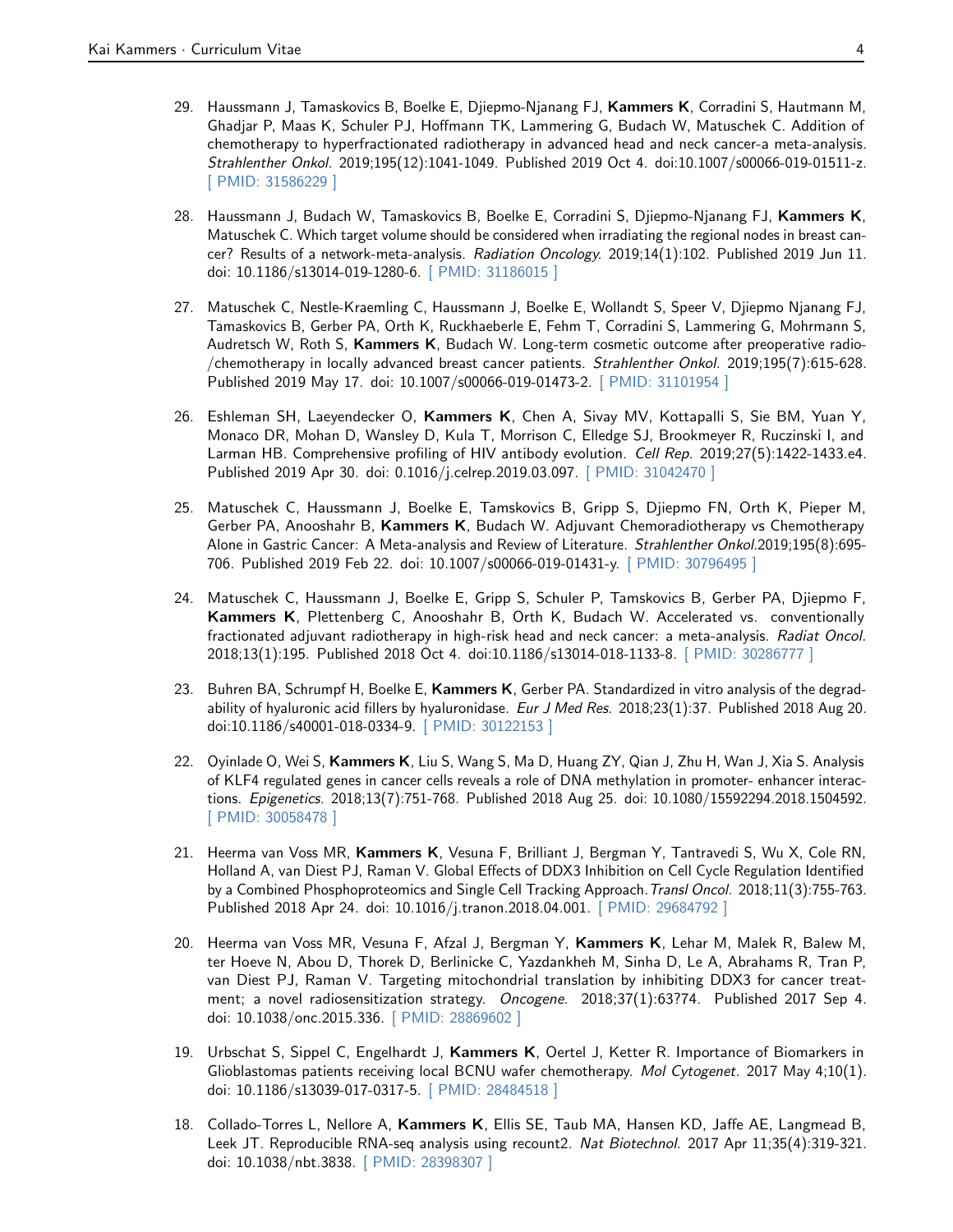- 17. Matuschek C, Bölke E, Hussmann J, Mohrmann S, Nestle-Kräming C, Gerber PA, Corradini S, Orth K, Kammers K, Budach W. The benefit of adjuvant radiotherapy after breast conserving surgery in older patients with low risk breast cancer- a meta-analysis of randomized trials. Radiat Oncol. 2017 Mar 23;12(1):60. doi: 10.1186/s13014-017-0796-x. [\[ PMID: 28335784 \]](https://www.ncbi.nlm.nih.gov/pubmed/28335784)
- 16. Kammers K, Taub MA, Ruczinski I, Martin J, Yanek LR, Frazee A, Gao Y, Hoyle D, Faraday N, Becker DM, Cheng L, Wang ZZ, Leek JT, Becker LC, Mathias RA. Integrity of induced pluripotent stem cell (iPSC) derived megakaryocytes as assessed by genetic and transcriptomic analysis. PLoS One. 2017 Jan 20;12(1):e0167794. doi: 10.1371/journal.pone.0167794. [\[ PMID: 28107356 \]](https://www.ncbi.nlm.nih.gov/pubmed/28107356)
- 15. Ratovitski T, Chaerkady R, Kammers K, Stewart J, Zavala A, Pletnikova O, Troncoso J, Rudnicki D, Margolis R, Cole R, Ross C. Quantitative Proteomic Analysis reveals similarities between Huntington's Disease (HD) and Huntington's disease-like 2 (HDL2) human brains. J Proteome Res. 2016 Sep 2;15(9):3266-83. doi: 10.1021/acs.jproteome.6b00448. Epub 2016 Aug 3. [\[ PMID: 27486686 \]](https://www.ncbi.nlm.nih.gov/pubmed/27486686)
- 14. Foster DB, Liu T, Kammers K, O'Meally RN, Yang N, Papanicolaou K, Talbot CC Jr, Cole RN, O'Rourke B. Integrated omic analysis of a guinea pig model of heart failure and sudden Cardiac Death. J Proteome Res. 2016 Sep 2;15(9):3009-28. doi: 10.1021/acs.jproteome.6b00149. Epub 2016 Aug 3. [\[ PMID: 27399916 \]](https://www.ncbi.nlm.nih.gov/pubmed/27399916)
- 13. Matuschek C, Bölke E, Geigis C, Kammers K, Ganswindt U, Scheckenbach K, Gripp S, Simiantonakis J, Hoffmann TK, Greve J, Gerber PA, Orth K, Roeder H, Hautmann MG, Budach W. Influence of dosimetric and clinical criteria on the requirement of artificial nutrition during radiotherapy of head and neck cancer patients. Radiother Oncol. 2016 Jul;120(1):28-35. doi: 10.1016/j.radonc.2016.05.017. Epub 2016 Jun 10. [\[ PMID: 27296411 \]](https://www.ncbi.nlm.nih.gov/pubmed/27296411)
- 12. Budach W, Bölke E, Kammers K, Gerber PA, Nestle-Krämling C, Matuschek C. Adjuvant radiation therapy of regional lymph nodes in breast cancer - a meta-analysis of randomized trials- an update. Radiother Oncol. 2015 Dec 21;10:258. doi: 10.1186/s13014-015-0568-4. [\[ PMID: 26691175 \]](https://www.ncbi.nlm.nih.gov/pubmed/26691175)
- 11. Budach W, Bölke E, Kammers K, Gerber PA, Orth K, Gripp S, Matuschek C. Induction chemotherapy followed by concurrent radio-chemotherapy versus concurrent radio-chemotherapy alone as treatment of locally advanced squamous cell carcinoma of the head and neck (HNSCC): A meta-analysis of randomized trials. Radiother Oncol. 2016 Feb;118(2):238-43. doi: 10.1016/j.radonc.2015.10.014. Epub 2015 Nov 14. [\[ PMID: 26589131 \]](https://www.ncbi.nlm.nih.gov/pubmed/26589131)
- 10. Wilky BA, Kim C, McCarty G, Montgomery EA, Kammers K, Cole RN, Raman V, Loeb D. RNA Helicase DDX3 - A novel therapeutic target in Ewing sarcoma. Oncogene. 2016 May 19;35(20):2574-83. doi: 10.1038/onc.2015.336. Epub 2015 Sep 14. [\[ PMID: 26364611 \]](https://www.ncbi.nlm.nih.gov/pubmed/26364611)
- 9. te Riele AS, James CA, Groeneweg JA, Sawant AC, Kammers K, Murray B, Tichnell C, van der Heijden JF, Judge DP, Dooijes D, van Tintelen JP, Hauer RN, Calkins H, Tandri H. Approach to family screening in arrhythmogenic right ventricular dysplasia/cardiomyopathy. Eur Heart J. 2016 Mar 1;37(9):755-63. doi: 10.1093/eurheartj/ehv387. Epub 2015 Aug 27. [\[ PMID: 26314686 \]](https://www.ncbi.nlm.nih.gov/pubmed/26314686)
- 8. Matuschek C, Ochtrop T, Bölke E, Fenk R, Gripp S, Kröpil P, Gerber PA, Kammers K, Hamilton J, Orth K, Ganswindt U, Budach W. Effects of radiotherapy in the treatment of multiple myeloma: a retrospective analysis of a single institution. Radiat Oncol. 2015 Mar 28;10:71. doi: 10.1186/s13014-015-0374-z. [\[ PMID: 25889851 \]](https://www.ncbi.nlm.nih.gov/pubmed/25889851)
- 7. Kammers K, Cole RN, Tiengwe C, Ruczinski I. Detecting significant changes in protein abundance. EuPA Open Proteom. 2015 Jun;7:11-9. doi: 10.1016/j.euprot.2015.02.002. Epub 2015 Feb 25. [\[ PMID: 25821719 \]](https://www.ncbi.nlm.nih.gov/pubmed/25821719)
- 6. Linsler S, Kraemer D, Driess C, Oertel J, Kammers K, Rahnenführer J, Ketter R, Urbschat S. Molecular biological determinations of meningioma progression and recurrence. PLoS One. 2014 Apr 10;9(4):e94987. doi: 10.1371/journal.pone.0094987. [\[ PMID: 24722350 \]](https://www.ncbi.nlm.nih.gov/pubmed/24722350)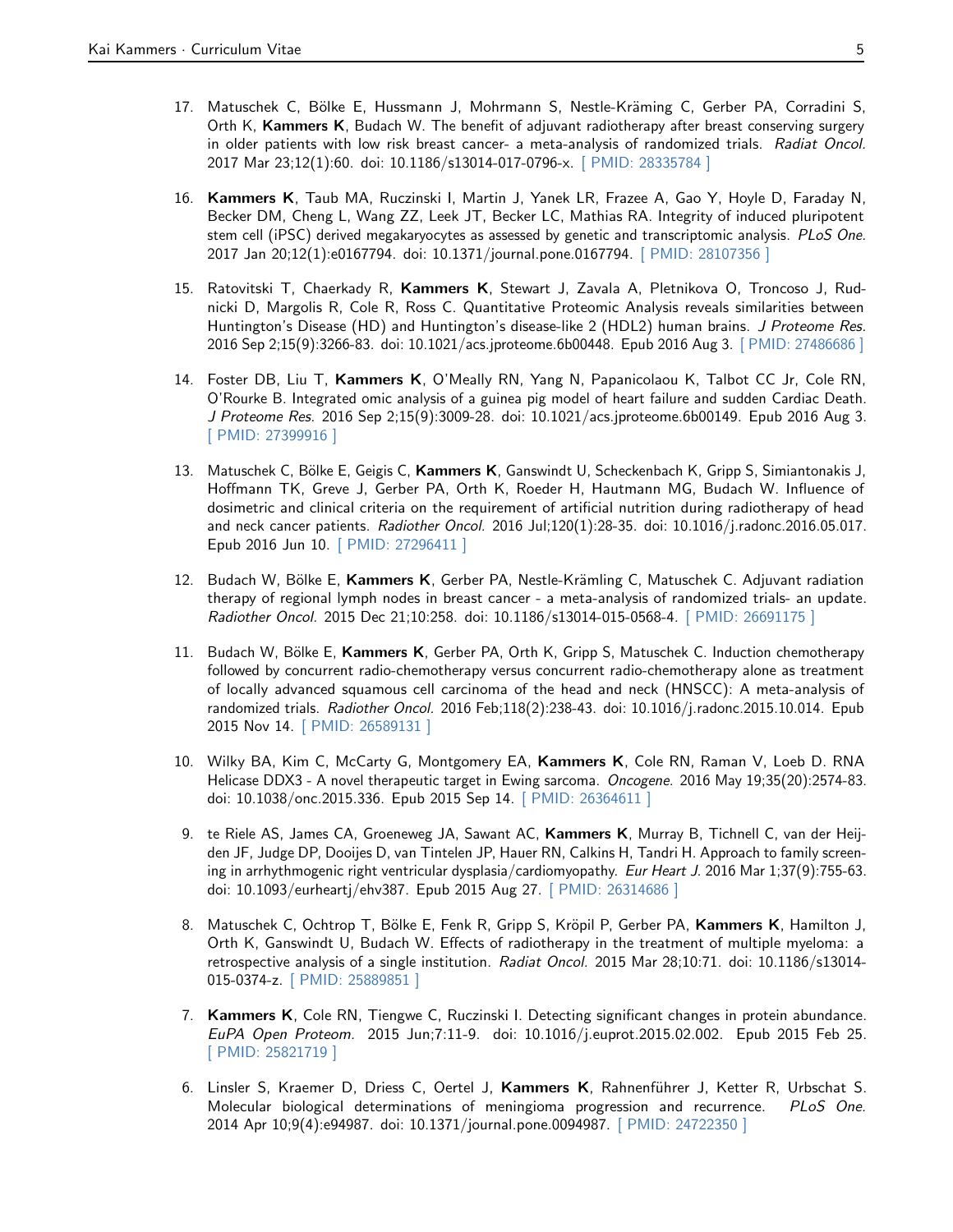- 5. Hetzer S, Buhren BA, Schrumpf H, Bölke E, Meller S, Kammers K, Gerber PA, Homey B. Retrospective analysis of the frequency of centrofacial telangiectasia in systemic sclerosis patients treated with bosentan or ilomedin. Eur J Med Res. 2014 Jan 10;19:2. doi:10.1186/2047-783X-19-2. [\[ PMID: 24410934 \]](https://www.ncbi.nlm.nih.gov/pubmed/24410934)
- 4. Budach W, Kammers K, Bölke E, Matuschek C. Adjuvant radiotherapy of regional lymph nodes in breast cancer - a meta-analysis of randomized trials. Radiation Oncol. 2013 Nov 14;8:267. doi: 10.1186/1748- 717X-8-267. [\[ PMID: 24225206 \]](https://www.ncbi.nlm.nih.gov/pubmed/24225206)
- 3. Kammers K, Lang M, Hengstler JG, Schmidt M, Rahnenführer J. Survival models with preclustered gene groups as covariates. BMC Bioinformatics 2011 Dec 16;12:478. doi: 10.1186/1471-2105-12-478. [\[ PMID: 22177110 \]](https://www.ncbi.nlm.nih.gov/pubmed/22177110)
- 2. Matuschek C, Rudoy M, Peiper M, Gerber PA, Hoff NP, Buhren BA, Flehmig B, Budach W, Knoefel WT, Bojar H, Prisack HB, Steinbach G, Shukla V, Schwarz A, Kammers K, Erhardt A, Scherer A, Bölke E, Schauer M. Do insulin-like growth factor associated proteins qualify as a tumor marker? Results of a prospective study in 163 cancer patients. Eur J Med Res. 2011 Oct 10;16(10):451-6. doi: 10.1186/2047- 783X-16-10-451. [\[ PMID: 22024424 \]](https://www.ncbi.nlm.nih.gov/pubmed/22024424)
- 1. Wemmert S, Bettscheider M, Alt S, Ketter R, Kammers K, Feiden W, Steudel WI, Rahnenführer J, Urbschat S. p15 promoter methylation - a novel prognostic marker in glioblastoma patients. Int J Oncol. 2009 Jun 1;34(6):1743-8. doi: 10.3892/ijo\_00000305. [\[ PMID: 19424593 \]](https://www.ncbi.nlm.nih.gov/pubmed/19424593)

#### Book Chapters

1. Kammers K, Foster DB, Ruczinski I. Analysis of proteomic data. In Agnetti G, Lindsey ML, Foster DB (eds). Manual of Cardiovascular Proteomics. Springer International Publishing, Cham, Switzerland, 2016 Oct 17. doi: 10.1007/978-3-319-31828-8.

#### Reports

1. Kammers K, Rahnenführer J. Improved interpretability of survival models with gene groups as covariates. Technical Report, Department of Statistics, Dortmund University of Technology, 2010.

#### **Preprints**

.

.

.

.

- 6. Ngwa JS, Yanek LR, Kammers K, Kanchan K, Taub MA, Scharpf RB, Faraday N, Becker LC, Mathias, RA, Ruczinski I. Secondary Analyses for Genome-wide Association Studies using Expression Quantitative Trait Loci. medRxiv. 2021. doi: https://doi.org/10.1101/2021.07.20.21260862
- 5. Schatz MC, Philippakis AA, Afgan E, Banks E, Carey VJ, Carroll RJ, Culotti A, Ellrott K, Goecks J, Grossman RL, Hall IM, Hansen KD, Lawson J, Leek JT, O'Donnell Luria A, Mosher S, Morgan M, Nekrutenko A, O'Connor BD, Osborn K, Paten B, Patterson C, Tan FJ, Taylor CO, Vessio J, Waldron L, Wang T, Wuichet K, AnVIL Team (with Kammers K as a member of AnVIL Team). Inverting the model of genomics data sharing with the NHGRI Genomic Data Science Analysis, Visualization, and Informatics Lab-space (AnVIL). bioRxiv. 2021. doi: https://doi.org/10.1101/2021.04.22.436044
- 4. Keramati AR, Chen M-H, Rodriguez BAT, Yanek LR, Gaynor BJ, Ryan K, Brody JA, NHLBI Trans-Omics for Precision (TOPMed) Consortium, NHLBI TOPMed Hematology and Hemostasis Working Group, Kammers K, Kanchan K, Iyer K, Kowalski MH, Pitsillides AN, Cupples LA, Shuldiner AR, O'Connell JR, Mitchell BD, Faraday N, Taub MA, Becker LC, Lewis JP, Mathias RA, Johnson AD. Genome Sequencing Unveils a New Regulatory Landscape of Platelet Reactivity. bioRxiv. 2019. doi: https://doi.org/10.1101/621565
- 3. Fu J, Kammers K, Nellore A, Collado-Torres L, Leek JT, Taub MA. RNA-seq transcript quantification from reduced-representation data in recount2. bioRxiv. 2018. doi: https://doi.org/10.1101/247346
- 2. Monaco D, Kottapalli S, Yuan T, Breitwieser F, Anderson D, Wijaya L, Tan K, Chia WN, Kammers K, Caturegli M, Waugh K, Rewers M, Wang LF, Larman HB. Deconvoluting Virome-Wide Antiviral Antibody Profiling Data. bioRxiv. 2018. doi: https://doi.org/10.1101/333625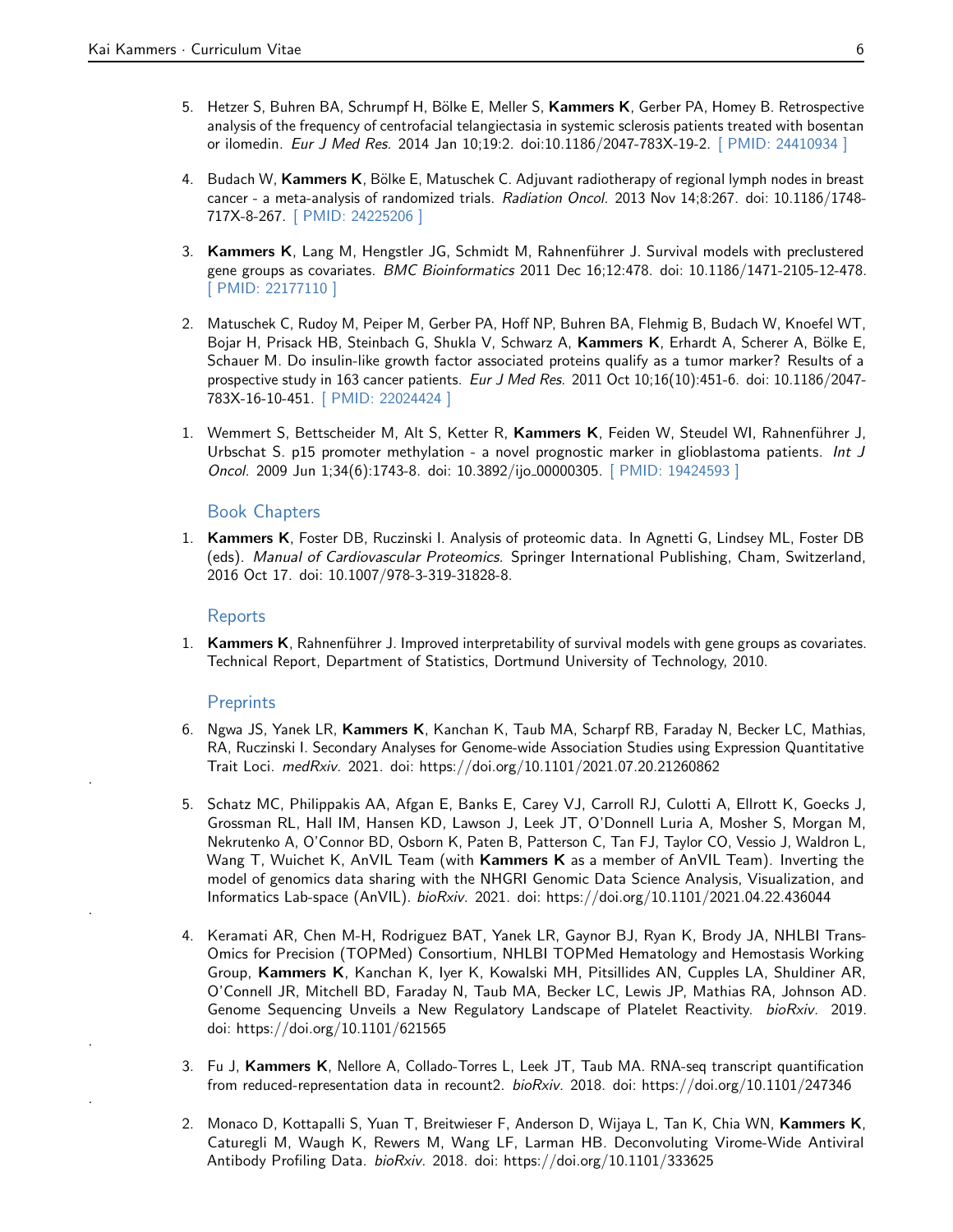.

.

.

1. Collado-Torres L, Nellore A, Kammers K, Ellis SE, Taub MA, Hansen KD, Jaffe AE, Langmead B, Leek JT. recount: A large-scale resource of analysis-ready RNA-seq expression data. bioRxiv. 2016. doi: https://doi.org/10.1101/068478

#### **Software**

recount Collado-Torres L, Nellore A, Kammers K, Ellis SE, Taub MA, Hansen KD, Jaffe AE, Langmead B, Leek JT. Explore and download data from the recount project. http://www.bioconductor.org/packages/recount. 2022. doi: 0.18129/B9.bioc.recount, https://github.com/leekgroup/recount - R package version 1.20.0.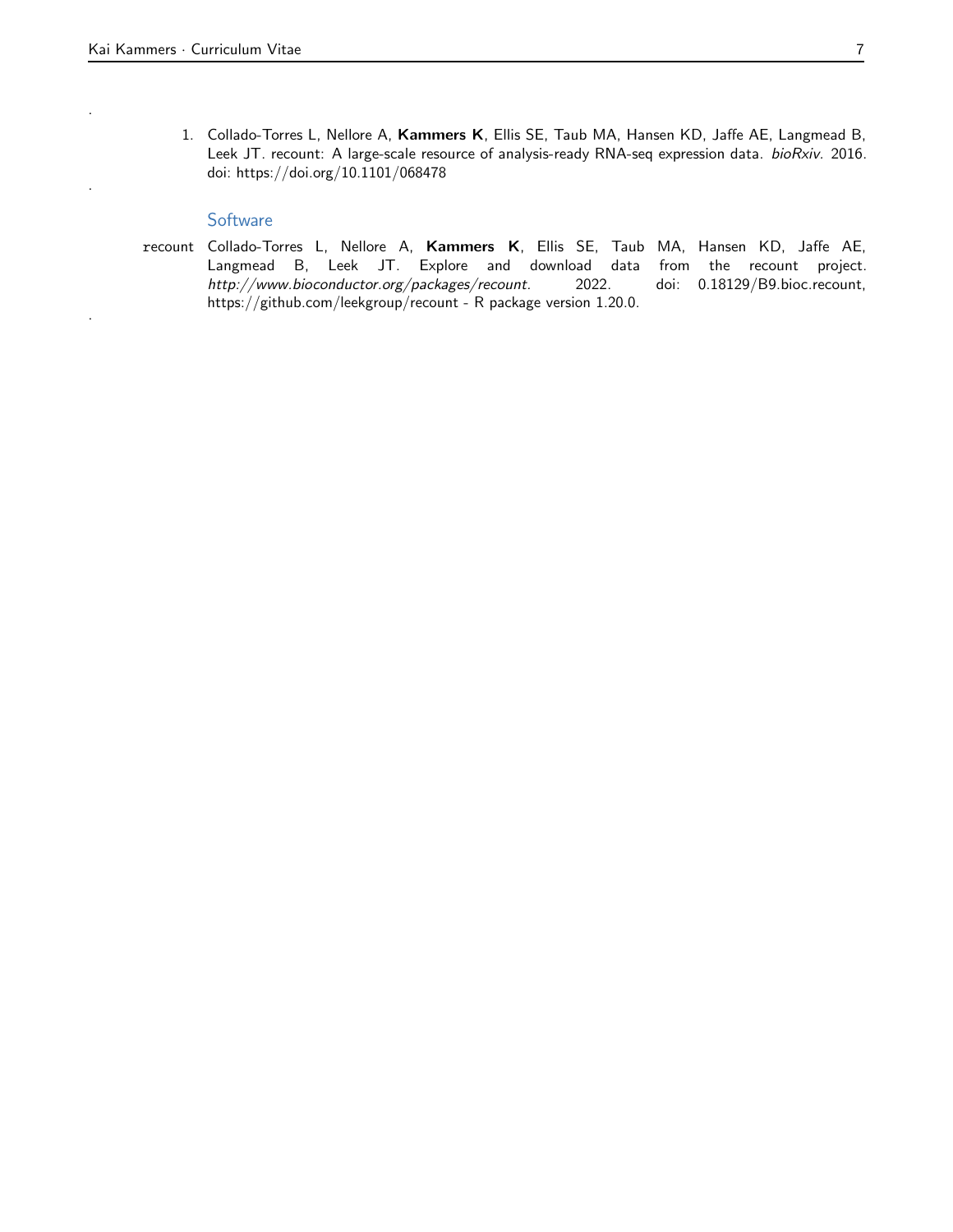## Professional Activities

### Memberships

- 2015 present Eastern North American Region, International Biometric Society.
- 2015 present American Society of Human Genetics.
	- 2014 American Society for Mass Spectrometry.

## Peer Review

- 2022 present Human Genetics and Genomics Advances.
- 2021 present Brain Sciences.
- 2021 present BMC Cancer.
- 2019 present Computational Statistics.
- 2018 present Nature Methods.
- 2017 present Biostatistics.
- 2016 present Journal of Proteome Research.
- 2016 present BMJ Open.
- 2016 present OncoTargets and Therapy.
- 2016 present Bioinformatics, subsection: European Conference on Computational Biology (ECCB).
- 2016 present Annals of Applied Statistics.
- 2014 present BioMed Central European Journal of Medical Research.
- 2013 present EEE/ACM Transactions on Computational Biology and Bioinformatics.
- 2012 present BioMed Central Bioinformatics.

#### Program Development

- 2015 Session Chair, 61th Biometric Colloquia of the International Biometrical Society German Region, Dortmund, Germany.
- 2010 Local Conference Organization, 2nd Joint Statistical Meeting of the Germany Statistical Society, DAGStat2010, Dortmund, Germany.
- 2007 Local Organization, NGfN: Courses in Practical DNA Microarray Analysis, Dortmund, Germany.

## Academic Service

## Dortmund University of Technology

- 2011 2013 Member, Public Relations Committee.
- 2011 2013 Primary Curriculum and Career Advisor.
	- 2010 Member, Summer Festival Planning Committee.
- 2009 2013 Member, Faculty Council.

## **Presentations**

## Scientific Meetings: Talks

- 2021 Transcriptional landscape of platelets and iPSC-derived megakaryocytes. [invited speaker] 28th Annual Meeting of the Royal Statistical Society of Belgium, Liège, Belgium.
- 2021 eQTLs in platelets and IPSC-derived megakaryocytes. CAAPA Virtual Annual Meeting, Denver, CO, USA.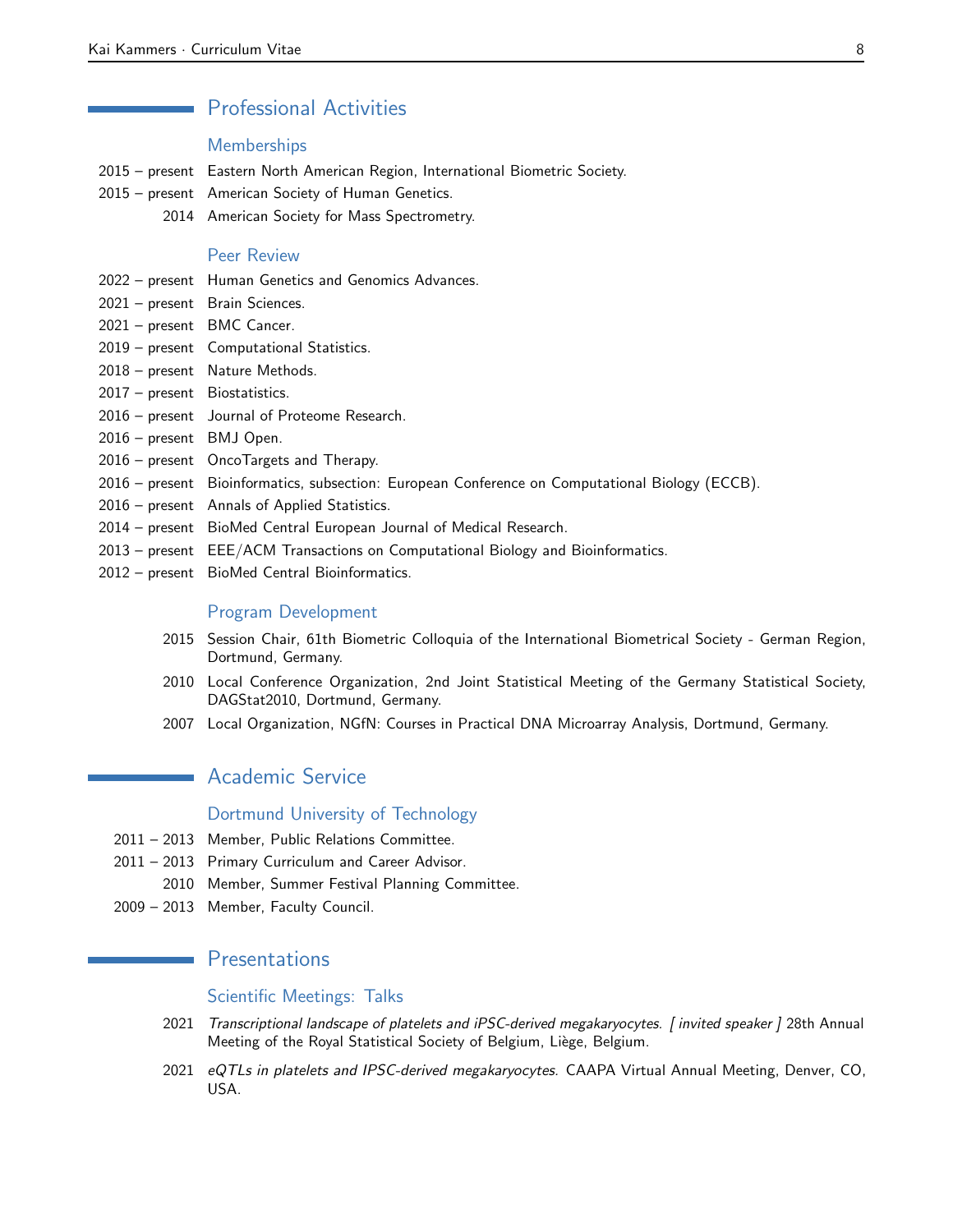- 2018 Novel and concordant eQTLs from analysis of iPSC-derived megakaryocytes and platelets in the Genetic Studies of Atherosclerosis Risk (GeneSTAR) project. The Casa Matematica Oaxaca (CMO) workshop 18w5202: Statistical and Computational Challenges in High-Throughput Genomics with Application to Precision Medicine, Oaxaca, Mexico.
- 2017 Detecting eQTLs in high-dimensional sequencing data. CEN ISBS Vienna 2017 Congress, Vienna, Austria.
- 2017 Detecting eQTLs from high-dimensional sequencing data using recount2. useR!2017, Brussels, Belgium.
- 2016 Detecting eQTLs: a fast analysis protocol using high-dimensional sequencing data. 2016 Joint Statistical Meetings (JSM), Chicago, IL, USA.
- 2016 Detecting eQTLs in megakaryocytes (MKs) derived from induced pluripotent stem cells (iPSCs). 2016 Eastern North American Region Meetings (ENAR), Austin, TX, USA.
- 2015 Genetic and transcriptomic analysis of megakaryocytes. Banff International Research Station for Mathematical Innovation and Discovery (BIRS) workshop 15w5142: Statistical and Computational Challenges in Bridging Functional Genomics, Epigenomics, Molecular QTLs, and Disease Genetics, Banff, Alberta, Canada.
- 2015 Detecting significant changes in protein abundance. 61st Biometric Colloquia of the International Biometrical Society - German Region, Dortmund, Germany.
- 2012 Survival models with gene groups as covariates. 9th Autumn Symposium of the Research Training Group "Statistical Modelling", Dortmund, Germany.
- 2012 Survival models with preclustered gene groups as covariates. 59th Biometric Colloquia of the International Biometrical Society - German Region, Berlin, Germany.
- 2008 Survival models built from built from gene expression data with gene groups as additional covariates. useR!2008 - the R User Conference, Dortmund, Germany.
- 2008 Survival models with gene groups as covariates. 1st Conference of the Central European Network 'LIFESTAT 2008', Statistics and Life Sciences: Perspectives and Challenges, 54th Biometric Colloquia & 25th ROeS Seminar, Munich, Germany.

#### Scientific Meetings: Posters

- 2018 Novel and concordant eQTLs from analysis of iPSC-derived megakaryocytes and platelets in the Genetic Studies of Atherosclerosis Risk (GeneSTAR) project. American Society of Human Genetics Annual Meeting, San Diego, CA, USA.
- 2018 Replication of eQTLs in iPSC-derived megakaryocytes between ethnic groups. Johns Hopkins Heart and Vascular Institute's 9th Annual Cardiovascular Research Retreat, Baltimore, MD, USA.
- 2017 eQTL analysis of megakaryocytes (MKs) derived from induced pluripotent stem cells (iPSCs). Symposium on Advances in Genomics, Epidemiology, and Statistics (SAGES), Philadelphia, PA, USA.
- 2016 Integrity of induced pluripotent stem cell (iPSC) derived megakaryocytes as assessed by genetic and transcriptomic analysis. Symposium on Advances in Genomics, Epidemiology, and Statistics (SAGES), Philadelphia, PA, USA.
- 2016 Integrity of induced pluripotent stem cell (iPSC) derived megakaryocytes as assessed by genetic and transcriptomic analysis. Genetics Research Day 2016 (MD-GEM), Baltimore, MD, USA.
- 2015 Integrity of induced pluripotent stem cell (iPSC) derived megakaryocytes as assessed by genetic and transcriptomic analysis. American Society of Human Genetics Annual Meeting, Baltimore, MD, USA.
- 2015 Detecting differentially expressed proteins. Symposium on Advances in Genomics, Epidemiology, and Statistics (SAGES), Philadelphia, PA, USA.
- 2013 Challenges in including biological prior knowledge into survival models. 3rd Joint Statistical Meeting of the Germany Statistical Society, DAGStat2013, including the 59th Biometric Colloquia of the International Biometrical Society - German Region, Freiburg, Germany.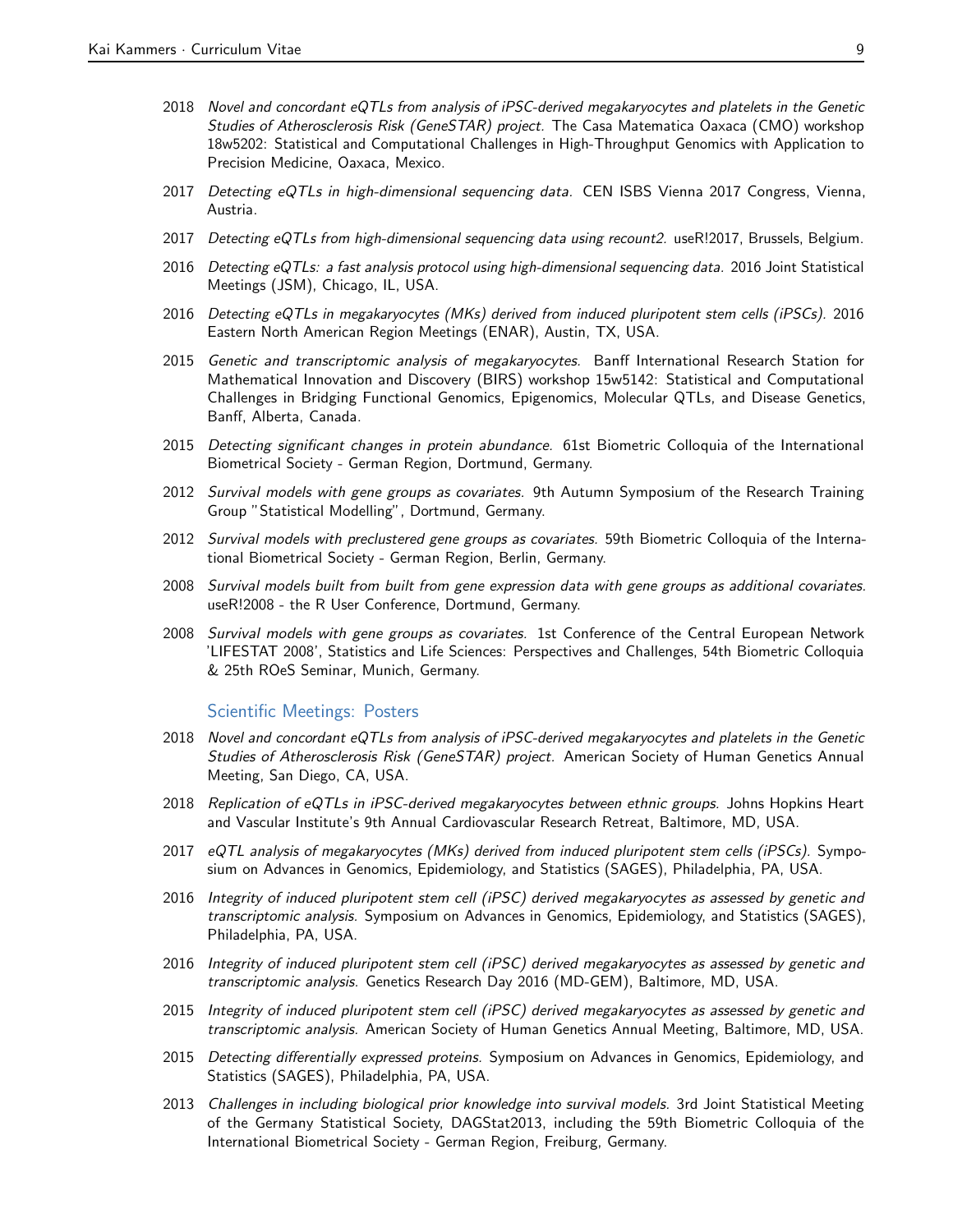- 2009 Improving interpretability of survival models built from gene expression data with gene groups as additional covariates. 17th Annual International Conference on Intelligent Systems for Molecular Biology (ISMB) & 8th European Conference on Computational Biology (ECCB), Stockholm, Sweden.
- 2008 Survival models with gene groups as covariates. Workshop on Computational Systems Biology, Leipzig, Germany.

#### Invited Seminars

- 01/17/20 Detecting Significant Changes in Protein Abundance. Center for Statistics and Data Science Institute, Hasselt University, Belgium.
- 03/12/19 Answering Biological Questions with Multiomics. Department of Statistics, Dortmund University of Technology, Germany.
- 06/14/17 Adventures in Genomics and Proteomics. Assistant Professor Summer Series at The Johns Hopkins University School of Medicine, Baltimore, MD, USA.
- 09/30/16 Reproducible, Hypothesis Driven Research in Genomics. The MITRE Corporation, Windsor Mill, MD, USA.
- 03/04/16 Statistics for genomics and proteomics. Department of Biostatistics, Johns Hopkins Bloomberg School of Public Health, Baltimore, MD, USA.
- 02/18/16 Improving Statistical Practice and Procedures in Collaborative Projects with Omics Data. Johns Hopkins University School of Medicine, Baltimore, MD, USA.
- 07/13/15 eQTL analysis of megakaryocytic cell lines. Department of Biostatistics, Johns Hopkins Bloomberg School of Public Health, Baltimore, MD, USA.
- 12/01/14 Analysis of proteomic data. Department of Biostatistics, Johns Hopkins Bloomberg School of Public Health, Baltimore, MD, USA.
- 06/11/14 Analysis of proteomic data. Department of Statistics, Dortmund University of Technology, Germany.
- 11/04/13 Integrating prior biological knowledge into high-dimensional survival models. Department of Biostatistics, Johns Hopkins Bloomberg School of Public Health, Baltimore, MD, USA.
- 03/13/12 Survival analysis. Department of Radiation Oncology, Düsseldorf University Hospital, Germany.
- 02/28/12 Statistics in medicine. Department of Radiation Oncology, Düsseldorf University Hospital, Germany.
- 01/11/12 Survival models with preclustered gene groups as covariates. Mathematical Institute, Heinrich-Heine-University, Düsseldorf, Germany.
- 12/01/11 Survival models with preclustered gene groups as covariates. Institute for Medical Informatics, Münster University, Germany.
- 11/01/11 High-dimensional survival models. Department of Biostatistics, Johns Hopkins Bloomberg School of Public Health, Baltimore, MD, USA.

## Funding

 $\mathcal{L}^{\text{max}}_{\text{max}}$  and  $\mathcal{L}^{\text{max}}_{\text{max}}$ 

## Ongoing Research Support

- 09/20 08/25 UE5CA254170 (NCI), Leek et al. (PIs), Responsibility: Co-Investigator. Scalable multi-mode Education to increase use of ITCR Tools by diverse Analysts. We propose to create a complete training resource including content and both online and offline courses to improve cancer informatics knowledge throughout the research enterprise. The project will create an informatics training network hosted at www.itcrtraining.org that can be used by everyone from community members, to basic scientists, to ITCR tool developers, to medical doctors, to principal investigators to improve their knowledge of informatics.
- 04/20 03/24 R01GM136724 (NIGMS), Larman/Ruczinski (PIs), Responsibility: Co-Investigator. Design and Analysis of Displayed Peptidomes.

This project seeks to address current limitations in peptide library design. Innovative principles will be established and ultimately utilized for the construction of an efficient gut microbiome library.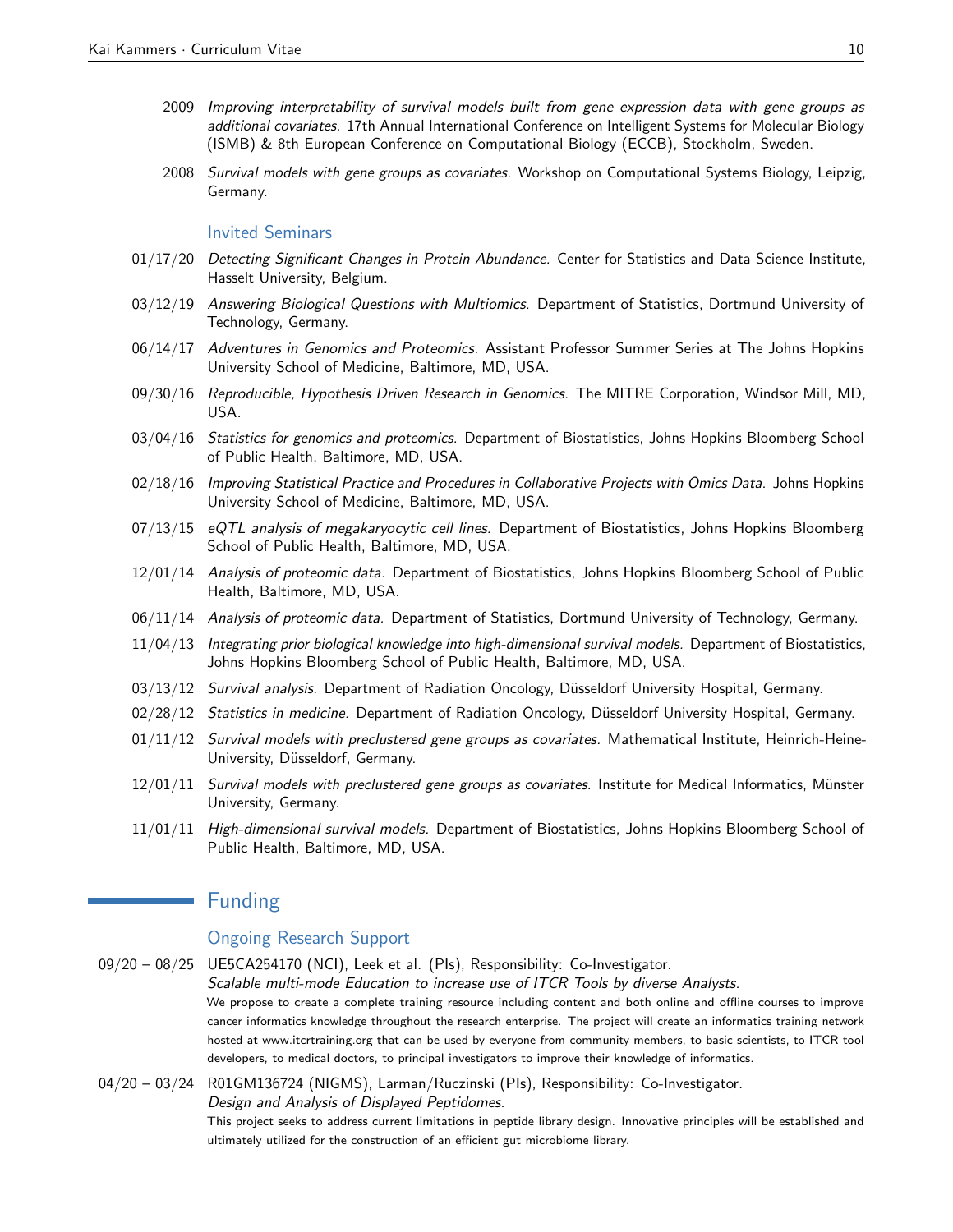01/20 – 12/24 U01CA247576 (NCI), Staedtke/Bai (PIs), Responsibility: Co-Investigator. Adrenergic modulation of cellular immune functions in CAR T cell-induced cytokine release syndrome. The project's goal is to assess the translational potential of catecholamines in preventing, predicting and treating immunotoxicity and cytokine release syndrome in human patients receiving therapies with chimeric antigen receptor (CAR) T cells.

07/19 – 06/22 U01CA241953 (NIH), Schnaar (PI), Responsibility: Co-Investigator. Ganglioside Interactome Toolkit. It is the goal of this project to provide new adaptable and accessible chemical biology tools to investigate ganglioside functions in health and disease.

- 05/19 04/23 R01HL143818 (NHLBI), Becker/Resar (PIs), Responsibility: Co-Investigator. Clonal Hematopoiesis in Healthy Individuals from Families with Early Onsetcoronary Artery Disease. Using whole genome sequencing, we will examine these oncogenic mutations and determine whether they are more prevalent in people with a family history of early coronary disease and if they are related to markers of early aging. We will also perform functional studies in cultured cells and mice to further understand the process.
- 09/18 06/23 U24HG010263 (NHGRI), Schatz et al. (PIs), Responsibility: Co-Investigator. Implementing the Genomic Data Science Analysis, Visualization, and Informatics. The goal of this project is to create cloud-based computational analysis and visualization workspace for genomic research. The research enabled by this workspace will accelerate our understanding of the genetic components of human health and disease and progress towards precision genomic medicine.
- 01/18 11/22 R01HL104608 (NHLBI), Mathias/Barnes/Kenny (PIs), Responsibility: Co-Investigator. New Approaches for Empowering Studies of Asthma in Populations of African Descent. There are three primary objectives of this study is to (1) expand and integrate multi-omic resources for asthma research in African Diaspora populations and identify novel genetic determinants for risk of asthma in CAAPA cohorts; (2) broadly disseminate CAAPA results through web-based resources that empower the asthma research community for new discoveries; and (3) develop and apply novel approaches for prioritizing CAAPA results in 3 independent biobanks enriched for US minority populations (Nashville, New York City, and the Rocky Mountain region).
- 05/17 04/22 P30CA006973 (NCI), Nelson/Cope/Wheelan/Yegnasubramanian (PIs), Responsibility: Co-Investigator. Regional Oncology Research Center: Experimental and Computational Genomics. The primary mission of the Core is to allow SKCCC investigators to harness the ongoing revolution in cancer genomics to accelerate their basic discovery and translational research.
- 11/16 10/21 R01AI095068 (NIAID), Eshleman (PI), Responsibility: Co-Investigator. HIV incidence testing in an evolving epidemic: identification of accurate multi-assay algorithms that include serosignatures from a novel antibody profiling system. The major goal of this project is to expand a repository of well-characterized samples with information on the duration of HIV infection; use these samples to evaluate performance of HIV incidence assays.

## Completed Research Support

06/18 – 05/20 R01HL141944 (NHLBI), Mathias/Ruczinski (PIs), Responsibility: Co-Investigator. Integrative Computational Biology Approaches to Identify Functional Determinants of Platelet Aggregation in African Americans and European Americans. We propose the integration of whole genome DNA and RNA sequencing to understand the true biological mechanism of action of the previously identified genetic associations, and to uncover the determinants of high residual heritability with this multi-omics approach.

04/14 – 03/19 R01HL118356 (NHLBI), Becker (PI), Responsibility: Co-Investigator. Gene transcripts and proteomics in families with platelet hyperaggregation. We propose to discover new pathways regulating platelet aggregation by determining which genes are expressed in subjects with platelet hyperaggregation. By sequencing the entire platelet transcriptome we will identify changes in the amount or quality (e.g., splice variants) of mRNA transcripts that are associated with specific platelet hyperaggregation phenotypes.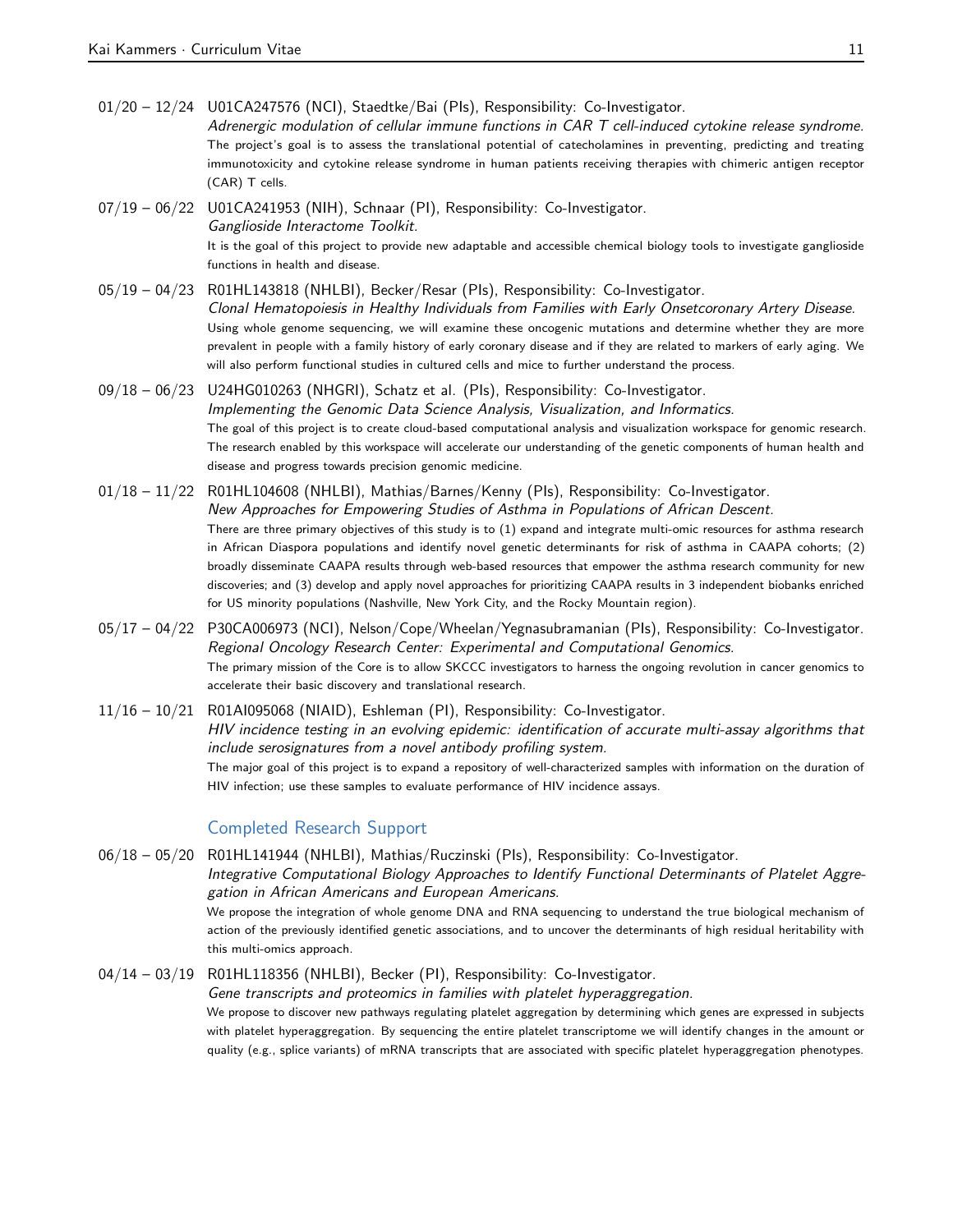09/13 – 04/19 R01GM105705 (NIGMS), Leek (PI), Responsibility: PDC and Co-Investigator.

Statistical models for biological and technical variation in RNA sequencing. Genome-wide gene expression measurements are widely used to understand the molecular basis for diseases and to develop predictive and prognostic biomarkers. RNA-sequencing is a new technology for making expression measurements that is more flexible but produces larger and more complex data. We propose to develop statistical methods and software for analyzing these data, accounting for biological and technological errors.

- $07/13 06/15$  KA 3884/1-1 (DFG, German Research Foundation), Kammers (PI). Integration of prior biological knowledge into survival models for different types of omics data. The major goal of this projects is the integration of prior biological knowledge and the aggregation of genomic information from different data sources into statistical models.
- 09/12 05/18 R01HL112064 (NHLBI), Mathias (PI), Responsibility: Co-Investigator. A family-based exome sequencing approach to Identify platelet aggregation genes. Native and residual post aspirin platelet hyper aggregation, a strong risk factor for ischemic syndromes, is moderately to highly heritable. Our preliminary data using a genome-wide association study (GWAS) in African American and European American families suggest high 'missing heritability' (i.e. that not explained by the common GWAS signal detected). The primary hypothesis is that genes harboring rare genetic variants determining platelet aggregation account for a substantial fraction of missing trait heritability, and an integrative family-based approach of GWAS and exome-sequencing will be applied to test this hypothesis.
- 07/11 06/17 U01HL107446 (NHLBI), Becker (PI), Responsibility: PDC. Functional genomics of platelet aggregation using iPS and derived megakaryocytes. In 3 phases, we will (1) create pluripotent stem cells (iPS) from peripheral blood mononuclear cells, then differentiate these stem cells into megakaryocytes (2) efficiently produce iPS and megakaryocytes using a novel pooling method, and (3) produce iPS and megakaryocytes from 400 subjects in GeneSTAR (200 whites, 200 African Americans), selected based on specific hypotheses derived from GWAS signals in native and post aspirin platelet function.

## **Teaching**

Department of Biostatistics, Johns Hopkins University

2015 – 2016 Survival Analysis, Teaching Assistant.

## Department of Statistics, Dortmund University of Technology.

- 2011 2013 Data Analysis with SAS, Teaching Assistant.
	- 2011 High-dimensional Survival Analysis, Primary Instructor.
	- 2010 Analysis of Mircoarray Data, Primary Instructor.
	- 2010 Survival Analysis with R and SAS, Primary Instructor.
- 2008 2011 Statistical Methods in Bioinformatics, Teaching Assistant.
- 2007 2011 Clinical Trials, Teaching Assistant.
	- 2007 Statistical Learning, Teaching Assistant.
	- 2007 Survival Analysis, Teaching Assistant.

## Mathematical Institute, Heinrich-Heine University Düsseldorf

2006 Analysis I, Teaching Assistant.

## Main Collaborators

#### Local at Johns Hopkins University

- 2018 present Gerald Brandacher, MD, Department of Surgery and Plastic and Reconstructive Surgery.
- 2017 present Benjamin Larman, PhD, Department of Pathology.
- 2017 present Susan Eshleman, MD, PhD, Department of Pathology.
- 2015 present Lewis Becker, MD, Department of Medicine.